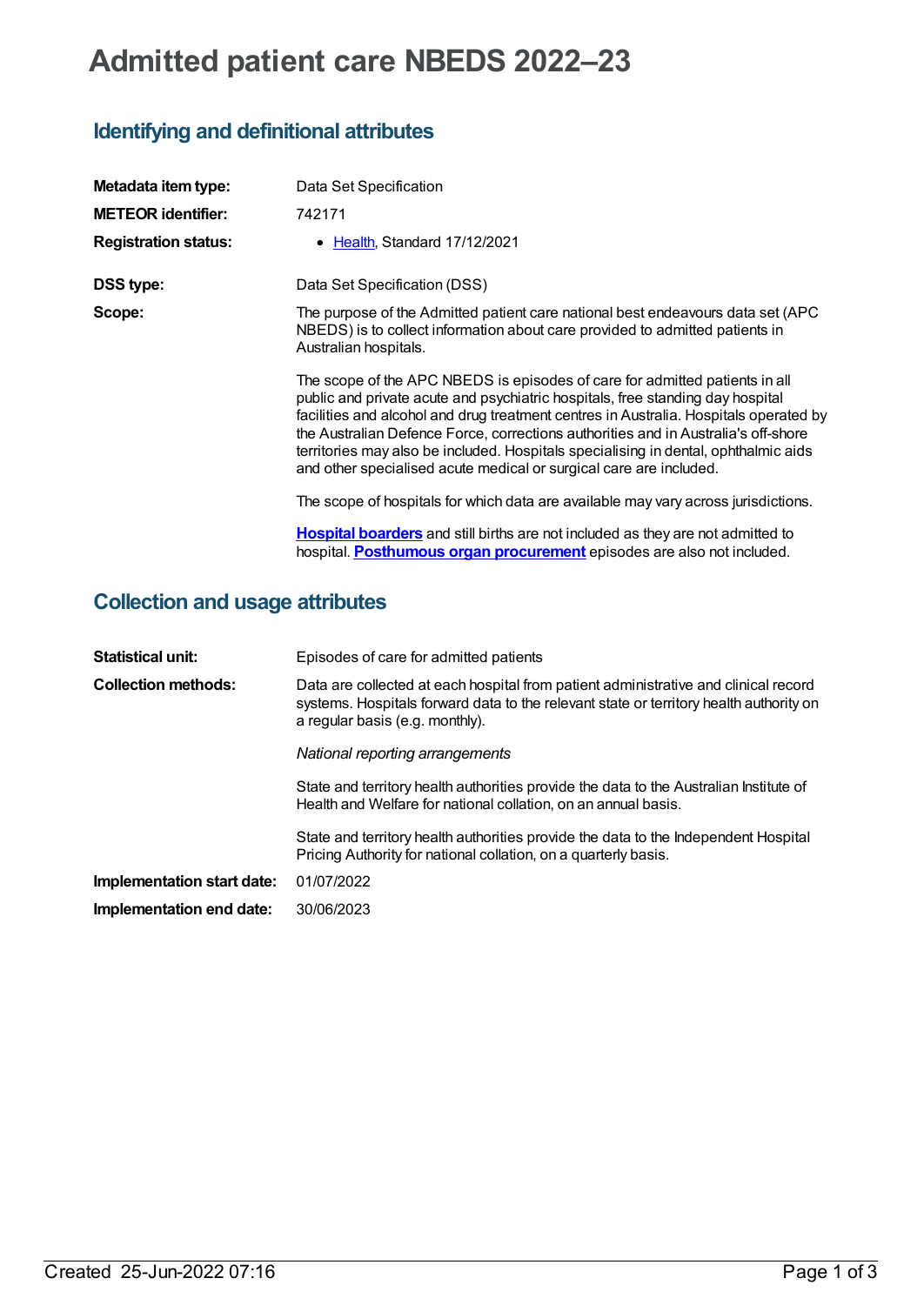**Comments:** There may be some variation across jurisdictions in the definition of admission time and separation time. This variation would need to be documented in accompanying material regarding the data elements.

> *Interaction with the Admitted patient care National Minimum Data Set (APC NMDS) 2022*–*23*

The APC NMDS and APC NBEDS work together to collect data on episodes of care for admitted patients.

It is intended that once the APC NBEDS is established, the data elements within the APC NBEDS will be integrated into the APC NMDS.

*Interaction with the Individual Healthcare Identifier national best endeavours data set (IHI NBEDS)*

The APC NBEDS and IHI NBEDS work together to enable the reporting of IHI data for admitted episodes of care.

*Glossary items*

Glossary terms that are relevant to this NBEDS include:

**[Admission](https://meteor.aihw.gov.au/content/327206)**

**Clinical [intervention](https://meteor.aihw.gov.au/content/327220)**

**[Clinical](https://meteor.aihw.gov.au/content/327214) review**

**[Diagnosis](https://meteor.aihw.gov.au/content/327224)**

**[Elective](https://meteor.aihw.gov.au/content/568780) surgery**

**[Episode](https://meteor.aihw.gov.au/content/327230) of acute care**

**[Gender](https://meteor.aihw.gov.au/content/750032)**

**[Geographic](https://meteor.aihw.gov.au/content/722655) indicator**

**[Hospital](https://meteor.aihw.gov.au/content/327242) boarder**

**[Hospital-in-the-home](https://meteor.aihw.gov.au/content/327308) care**

**[Intensive](https://meteor.aihw.gov.au/content/327234) care unit**

**[Live](https://meteor.aihw.gov.au/content/733187) birth**

**[Neonate](https://meteor.aihw.gov.au/content/327284)**

**Newborn [qualification](https://meteor.aihw.gov.au/content/327254) status**

**Organ [procurement](https://meteor.aihw.gov.au/content/711000) - posthumous**

**[Resident](https://meteor.aihw.gov.au/content/722666)**

**[Residential](https://meteor.aihw.gov.au/content/373049) mental health care service**

**[Same-day](https://meteor.aihw.gov.au/content/327270) patient**

**[Separation](https://meteor.aihw.gov.au/content/327268)**

#### **[Sex](https://meteor.aihw.gov.au/content/750030)**

### **Source and reference attributes**

**Submitting organisation:** Australian Institute of Health and Welfare.

**Relational attributes**